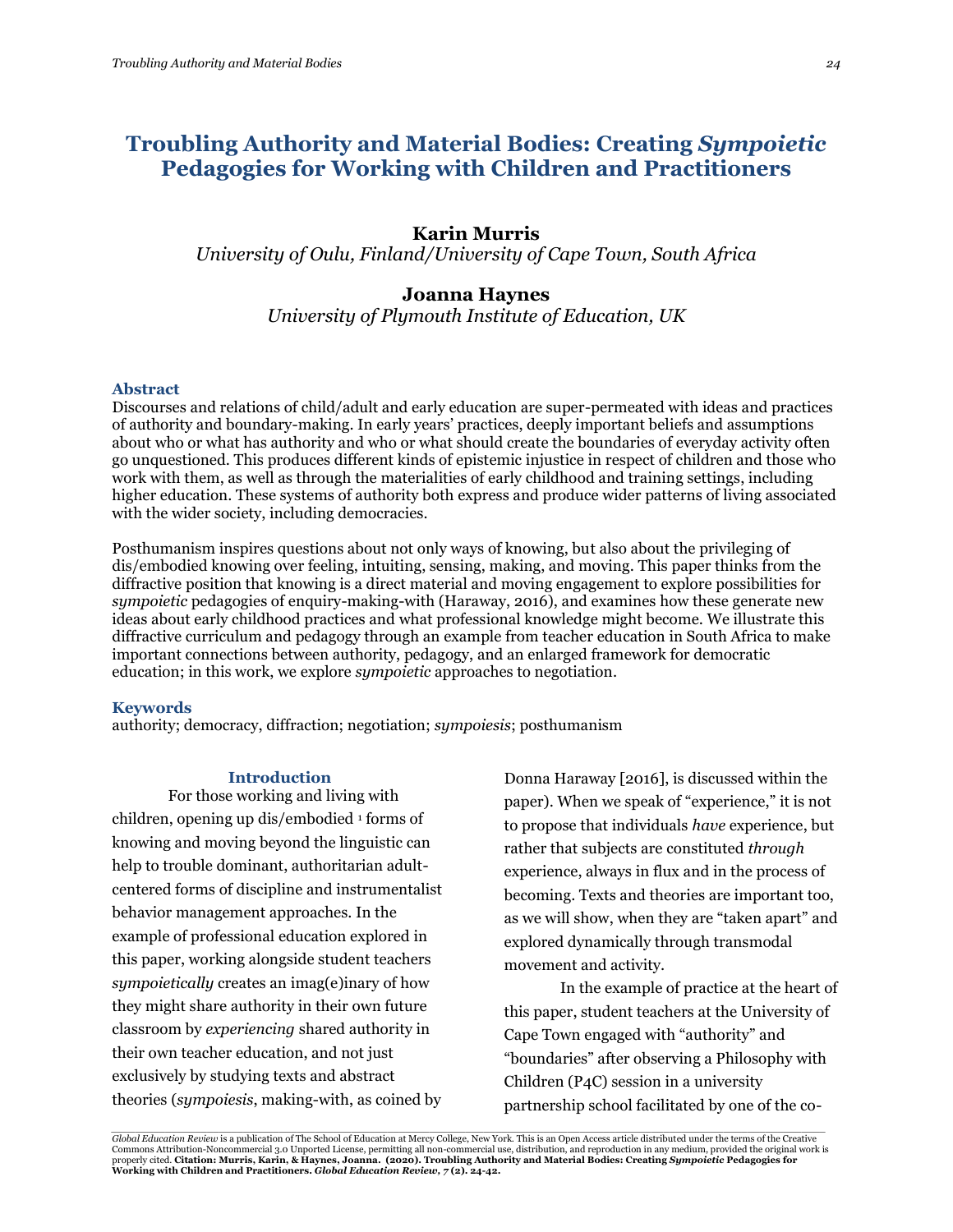authors (Karin). <sup>2</sup> Teacher educators had been experimenting with "block teaching" and our paper thinks with/in data generated during one week's teaching of the Childhood Studies component of the Post-Graduate Certificate in Education (PGCE) Foundation phase. <sup>3</sup> We explore students' concern with Karin's "lack of control" over the children during this observation session, the noise of the children talking and moving around in the classroom.

Supported by photographs of the students at work, their diffractive journals, visual essays, and pedagogical documentation, we show how Karin, as lecturer, responded by providing rhizomatic transmodal opportunities (Murris, 2017) for the students to make-with and think-with the concepts "traditional authority," "anarchic authority," and "shared authority," that were embedded in an academic text (i.e., Michaud and Valitalo's *Authority, Democracy and Philosophy*, 2017) chosen as a provocation after the students had raised their concern. This higher education program works with the community of enquiry pedagogy associated with Philosophy with Children with/in an emergent curriculum, inspired by the Reggio Emilia approach to early childhood education. <sup>4</sup>

We begin this paper by asserting the significance of authority and disturbance often felt through enactments of authority in educational settings. We "crack open" the concept in various ways, note differences in forms of authority associated with various educational approaches, including Philosophy with Children and Reggio Emilia, and we draw on one particular text chosen to enable student teachers to "dig up" different ideas and practices of authority in the classroom. We provide some background on the context and thinking that informed the emergent and transmodal teacher education approach taken by Karin and her colleagues on a PGCE course for early years'

teachers in South Africa. The idea of *sympoietic*  pedagogy is exemplified through images and students' writing. We draw this together through an enlarged framework for democratic education that can serve as a provocation for further exploration.

### **Authority**

Working as adults with young children necessarily entails our ongoing engagement with concepts, affects, and experiences related to authority and boundary making. In becoming practitioners, it is not something we can choose to ignore; although it might sometimes be troublesome and the stuff of nightmares about "losing control"' over the children in our care. We are all too conscious of the social expectations that a teacher should take charge, hold, and communicate this position of authority. How to establish and maintain personal authority is often at the forefront of concerns for novice practitioners in early childhood settings, just as learning the rules and boundaries of who is in charge, who can speak, who is credible, and what is allowed can feature strongly for young children attending those settings. We can say that enactments of authority epitomize the relationships and the educational possibilities that emerge. We argue that authority is a central and highly contested concept for working with young children and their families and communities, and we believe this should feature prominently in professional education and development. We speak of Authority, authority, and authorities; we refer not only to deeply held ideas about adults in educational and social settings being "in charge" of children's movements, interactions, and appetites, but also to ideas and practices about who can have epistemic credibility and what forms of knowing are legitimated. We want to take this discussion of authority well beyond issues of behavior management and control,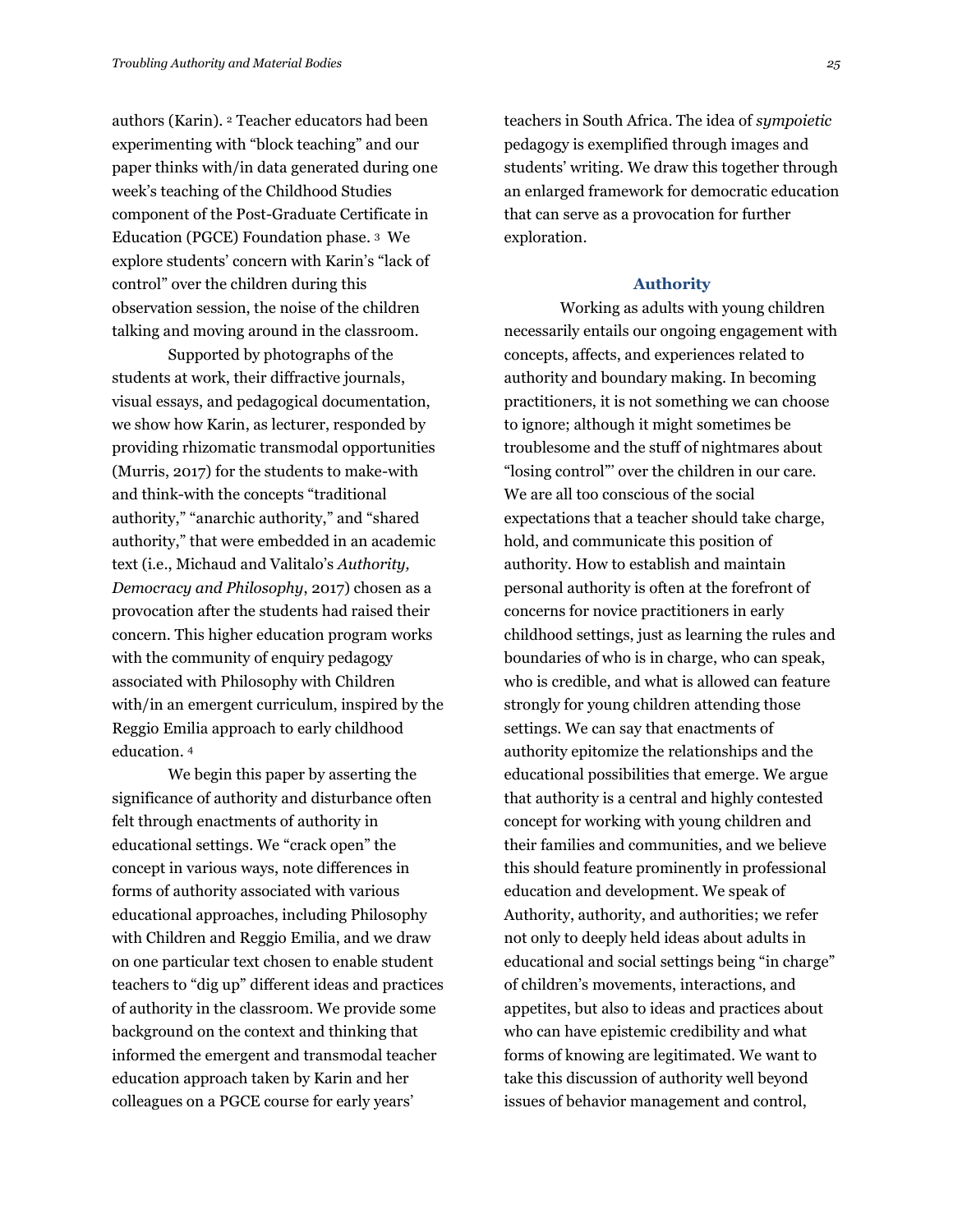however this is played out, and into ideas of emergent, *sympoietic*, democratic education. As we argue below, we seek connections between emergent curricula, *sympoietic* pedagogies, and an enlarged sense of what democratic education might become.

In South Africa, a highly participatory notion of democratic citizenship has been forged by the anti-apartheid struggle (Enslin, 2003), and this was laid down in the country's human rights-based Constitution and national school curricula since 2005. Participation requires an approach to democracy that is not limited to acquisition of socioeconomic goods, but aims to develop the democratic habits of mind and skills that are characteristic of a "thick" or participatory notion of democracy (Sheppard et al., 2011). But what does this mean? Sheppard et al. (2011) argue that these dispositions are developed through conceptual investigations (analysis of abstract concepts), an appreciation of the experiential and social context, epistemic independence (thinking and learning for oneself), and engagement in discussions about controversial issues. Hence it is argued that schools (and therefore the institutions that educate teachers) need to make room for people to strengthen their ability to reason and to participate through deliberation in democratic processes. This reason is related to humanist notions of individual agency and autonomy.

The "community of enquiry" pedagogy of P4C also tends to be theorized as a unique approach that creates educational environments involving students' direct democratic participation, emphasizing listening to students in contexts that are meaningful to them (Gregory et al., 2017). The community of enquiry is a dialogical approach that draws on communication, interaction, reflection, and negotiation. It rests on people's tendency toward autonomy, that is, self-regulation and selforganization. It raises demanding questions

about adults' claims to authority, particularly in the light of the moral foundations of disciplinary traditions in schools. Authoritarian forms of teaching (with a capital "A") rely in the main on deference to external Authority, rather than independent critical thought. This contrasts with authoritarians (Law, 2006)—teachers in authority—whose authority resides not with individuals but with the process of reflective dialogue (Haynes & Murris 2011). So, a teacher may insist on neat appearance and arriving on time in class, but still encourage her learners to think independently.

Feminist philosopher Martha Nussbaum (2010) also argues that a democracy is sustainable only if non-authoritarian pedagogies (she explicitly mentions the community of enquiry pedagogy and P4C) become woven into mainstream education. She claims that it helps people to think for themselves, to develop the imagination, and to develop independent thinking and innovation; it also counters peer pressure and authority. A culture of individual dissent, she argues, is necessary to prevent atrocities and violence; Nussbaum further notes that mutual respect for reason is essential to the peaceful resolution of conflict resulting from differences.

It is worth pressing the pause button and wondering about the way in which authority and democratic practice is theorized so far. The emphasis on reasoning is striking, as is the reliance on "disembodied headwork" (people as brains on sticks). It is as though communication has lost its body and is separate from the human and nonhuman bodies that carry it (Hayles, 1999). We question the privileging of dis/embodied knowing over feeling, intuiting, sensing, making, and moving in the notion of democracy mobilized so far. We wonder about what and who is excluded in these accounts of democratic practice and how democracy is limited and constrained when it rests on the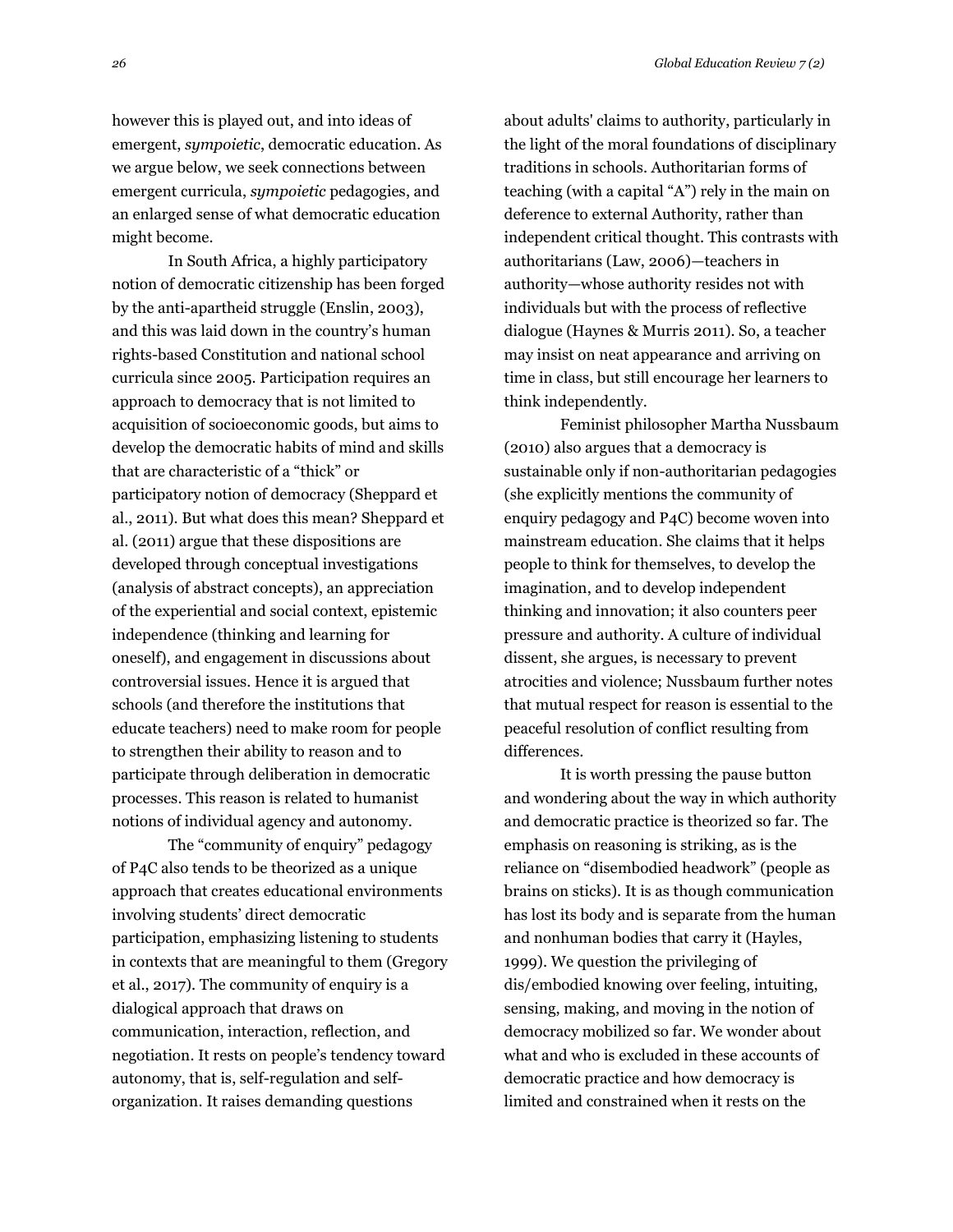privileging of the "fully human" individualized rational authority.

So why is P4C particularly helpful as a pedagogy to explore issues of authority in the (university) classroom? Authority involves not only relationships between people, but also between people and certain academic practices or entire movements such as P4C. It provokes helpful dissonance and disturbance about the *who* and *what* of knowledge production and what counts as an authority.

## **Philosophy with/for Children, Teachers, and Adults working with Children**

Although P4C pedagogy has its roots in Deweyan educational philosophy and there are many resemblances between practitioners in terms of methods of conducting enquiry, we find varying interpretations and practices of authority. So, for example, in the "original" P4C program, created by Matthew Lipman and Ann Margaret Sharp, the purposely written novels retain a degree of Authority through their fidelity to the history of western philosophy, and there are detailed guidance materials for teachers. Other practitioners have been creative with the model and introduced a range of different materials to provoke enquiry. They have also extended the community of enquiry process through drama, art, or outdoor activities; some are more *laissez-faire* and led by children's interests in their approach to facilitation.

We ourselves are each, and together, steeped in Philosophy with Children theory and practice and part of the P4C movement (Gregory et al., 2017; Haynes, 2018). In our research in this field, authority has featured in different ways, for example through the promotion of picture books as the milieu for philosophical enquiry (Murris, 1992; Murris & Haynes, 2001). In this context of making enquiry through certain works of children's literature— with all

their ambiguities, adult-child relations, and concepts of naughtiness—wildness, neglect, conformity, and disobedience feature strongly in both narrative and imagery, and create provocative spaces to revisit assumptions about childhood, adulthood, and adult-child relations (Haynes & Murris, 2012; Murris, 2016). Conversations with educators about the suitability of particular texts for working with young children have informed our thinking about the importance of deep engagement with questions of authority in child and education studies (Haynes & Murris, 2008, 2012). Equally, in the P4C movement, we occasionally find ourselves prone to disobedience, resisting the authority of a particular method of conducting P4C, questioning the propriety of academic philosophy, and wanting to play instead with modelling the "right way" to philosophize; perhaps being too radical/naughty in terms of our position on children's epistemic authority. We have tended to push at the boundaries of "P4C as usual" through our position on children's philosophizing and philosophical capacities (Haynes, 2008, 2015; Murris, 2016; Murris & Haynes, 2018), the intermingling of P4C with other pedagogies (Murris, 2017), and we have suggested that the disequilibrium that P4C can provoke for educators is a truly valuable space for professional development (Haynes & Murris, 2011). More recently, we have challenged the idea of the teacher as facilitator and proposed the mode of difficultator (Haynes & Kohan, 2018) to maintain the radical openness of the practice. There is an intense focus throughout our work on this negotiation of authority and what it means to share it, and, more recently, not only sharing with other humans but also with the more-than-human and vibrant matter (Haynes & Murris, 2018). For us, this constitutes the territory of P4C as a creative pedagogy and one that is always under review, always becoming, always generating new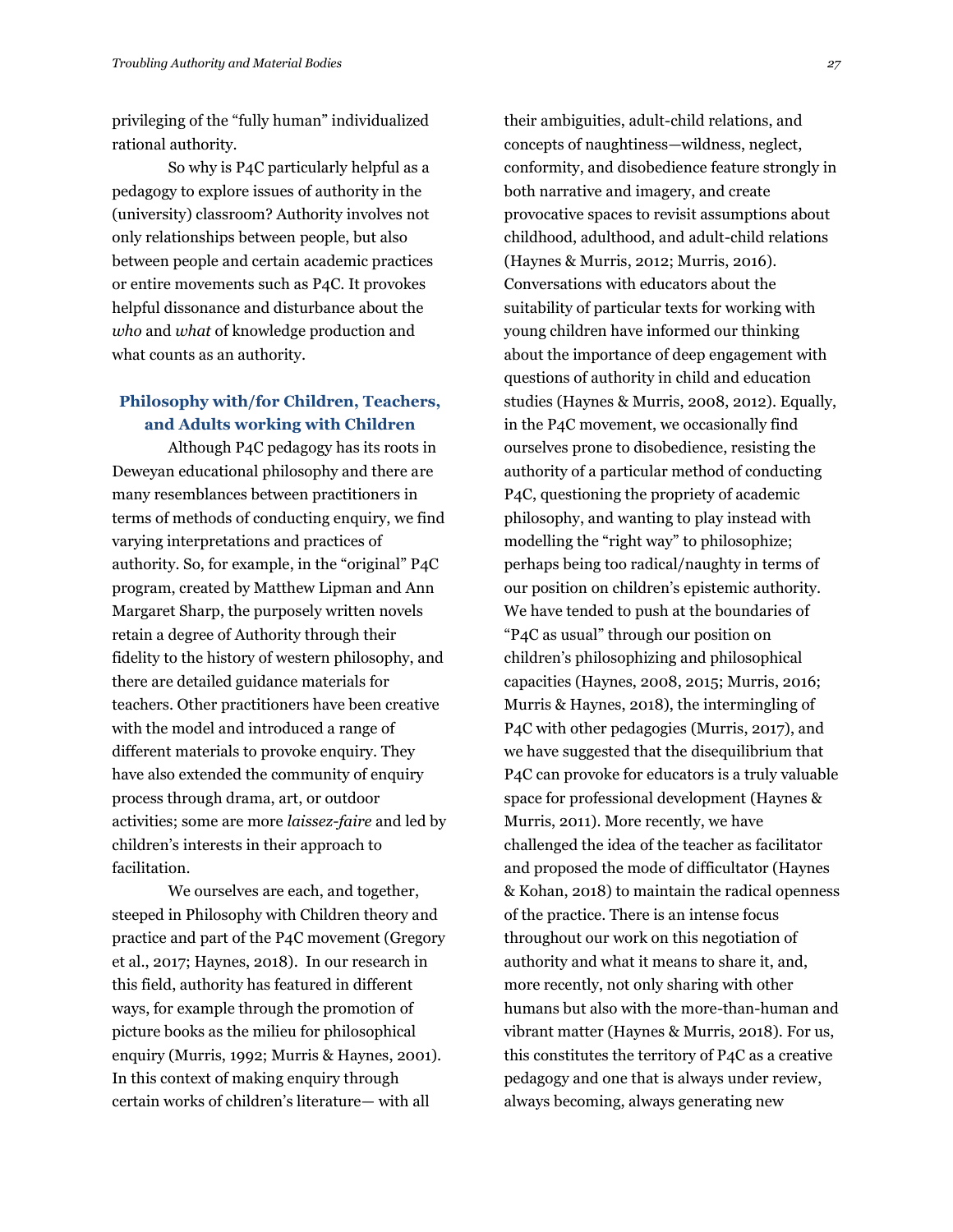possibilities. We propose a kind of *sympoietic*  "negotiation of authority" in what we could playfully call a "P4C plus" approach.

There are many layers to authority and teachers' roles are embedded in larger systems of accountability, as well as social expectations regarding the nature of their role and how it is performed. In this paper we are particularly playing with, playing up, and playing down *authorities*, deeply exploring the relationality of the concept of authority embodied through contexts and action, from the diffractive position that knowing is a direct material and moving engagement to explore possibilities for *sympoietic* pedagogies of enquiry-making-with (Haraway, 2016).

# *Sympoetic* **Practices of Enquiringmaking-with**

Donna Haraway's (2016, p.176 fn13) distinction between seeing human animals as *autopoietic* systems or as *sympoietic* systems is particularly helpful for theorizing and practicing dis/embodied, relational, and emergent early years work. In autopoiesis, humans are "organizationally closed," "autonomous units," centrally controlled via agency or will, orientated around growth and development with "evolution between systems," and are "predictable." It is not difficult to see how the subjectivity assumed by many P4C proponents, including Martha Nussbaum, is that of an *autopoietic* system. The individualized human that is presupposed before s/he interacts with others, thinks, feels, and reasons as an autonomous, organizationally closed system with a body that is centrally controlled via agency or will.

By contrast, *sympoietic* systems are unbounded "complex amorphous entities," have "distributed control" with an "evolution within systems," and are "unpredictable." To cite Haraway (2016):

*Sympoiesis* is a simple word; it means "making-with". Nothing makes itself; nothing is really *autopoietic* or selforganizing. In the words of the Inupiat computer "world game," earthlings are *never alone*. That is the radical implication of *sympoiesis*. *Sympoiesis* is a word proper to complex, dynamic, responsive, situated, historical systems. It is a word for worldingwith, in company (p. 58).

The Google.doc folder created with/in an emergent PGCE program that informs this paper has made it possible for Karin to enact an emergent curriculum that transverses the disciplines ("undisciplining" them) using diffractive *sympoietic* pedagogies that trouble the Nature/Culture dichotomy, because the latter presupposes individualized existence of subjects and objects. *Sympoiesis* not only displaces *autopoiesis*, but also enlarges it as a "carrier bag for ongoingness, a yoke for becoming-with" (Haraway, 2016, p.125).

Karen Barad's notions of diffraction and quantum entanglement go even further than that. Drawing on Quantum Field Theory (QFT), she argues that the "intra-action" *is always there* (and at the same time *not* there), even when bodies are not close physically. This forms the idea that knowledge is neither "embodied," nor "disembodied," but is "dis/embodied." The "/"indicates the relational ontology that underpins the way we understand *sympoietic*  pedagogies as always disrupting or queering <sup>5</sup> the "cutting into two, the "dichotomies," and binary logic of the Cartesian cuts of humanist knowledge production. In the latter, bodies are either human or nonhuman, male or female, alive or dead, etc. (cf. Haynes & Murris, 2019). We are either in control of the classroom or not; in authority or not. *Sympoietic* knowledge production is always a "cutting-together apart" in one move (Barad, 2014), whereby more complex relational elements are given credit as playing their own part in knowledge production;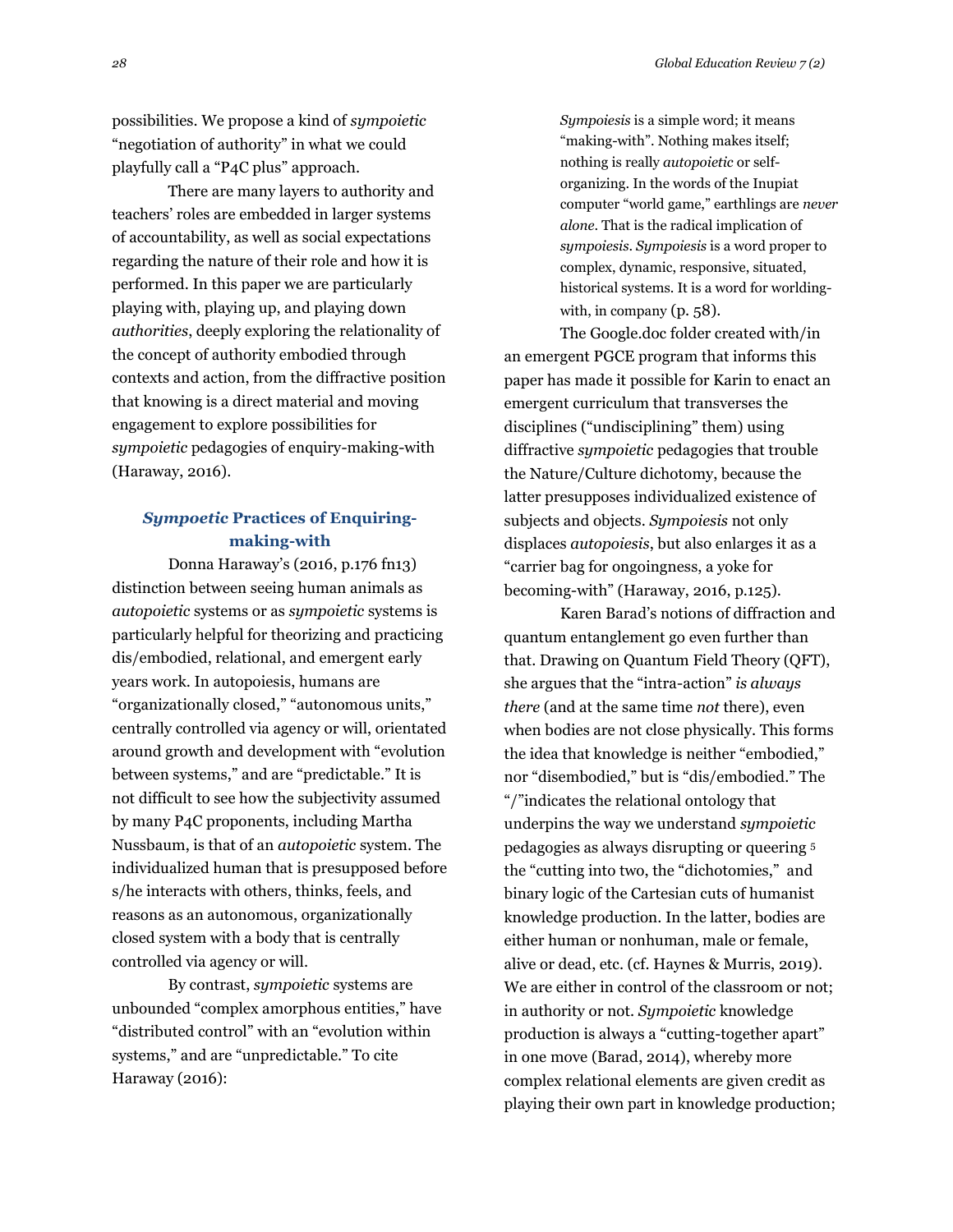and this includes nonhuman bodies, such as clay, paper, and plastic figurines. This complexity includes understanding how space, time, and matter are also threaded through one another *sympoietically*. Human and nonhuman bodies do not move between Newtonian points in space and time, but are always "on the move" in relation. *Sympoiesis*, Haraway (2016) explains, "is a simple word; it means 'makingwith'" (p.58). As Karin is remembering what happened during the course, and talking with Joanna on Skype, she/they is/are also part of the phenomenon and entangled "observers": "beingwith," "making-with," "thinking-with" as a "*sympoietic* system."

The posthuman ontology of a *sympoietic*  system disrupts the Nature/Culture binary on which modern (higher) education has been built. It reconfigures learning as a relational materialdiscursive worlding process in-between human and nonhuman bodies. Such a "body" can be human, but also nonhuman like paint (Figure 1) or clay (Figures 2, 3, 4) or the fabric-with-the light table (Figures 5, 6, 7). These were the materials the students worked-with to express their emerging ideas. So what was it that led to it?

In the exemplification of teaching and learning in a PGCE class that features in this paper, the students' responses to observing their lecturer/tutor's practice of philosophy with children in an early years' classroom seem to suggest that some "troubling" of authority was/is taking place. The lecturer/tutor (Karin), staying with the disturbance this provoked, invited a series of diffractive engagements with materials, bodies, spaces, and an academic text. The example illustrates how the concept of authority returns, expands, and reverberates throughout their course and the open-philosophical, responsive, and emergent nature of the teaching approach adopted.

### **Emergent Teacher Education Curriculum**

Karin is the convener of a one-year Postgraduate Certificate in Education (PGCE) Foundation phase. <sup>6</sup> She conceptualized and codesigned the curriculum of this teacher education program at the University of Cape Town (UCT), South Africa.

This paper draws on events that occurred while experimenting with so-called "block teaching." Instead of teaching three hours a week over a period of seventeen weeks, they worked across four courses in blocks of intensive one-week teaching. Each morning over a whole week, the students engaged with only one of the courses. This enables deep immersion in the subject and disrupts the usual fragmentation and disjointedness of current approaches to curriculum construction. The students are all graduates, have opted to teach younger children, and are expecting to be engaged in early years' pedagogies. The design of the course aims to encourage students to learn through and become immersed *in* those very approaches, rather than only learn *about* them, and also recognizes the many adjustments this might involve, hence the opportunities to provide different ways of sharing any concerns that are provoked, as explained in the description that follows. We acknowledge that learning is often troubling, and such "troubles" may well remain hidden from the tutors' view.

We give a flavor of one of Karin's weeks of block teaching Childhood Studies. In close collaboration with another lecturer who teaches Life Skills and Special Studies, the students' learning is made visible through pedagogical documentation in a shared Google.doc folder (audio- and video-tapes, photos, field notes, lesson preparation, our comments, etc.). This way of working is inspired by Philosophy for Children (P4C) and the Reggio Emilia approach to early childhood education (see in particular, Murris et al., 2018). This pedagogical work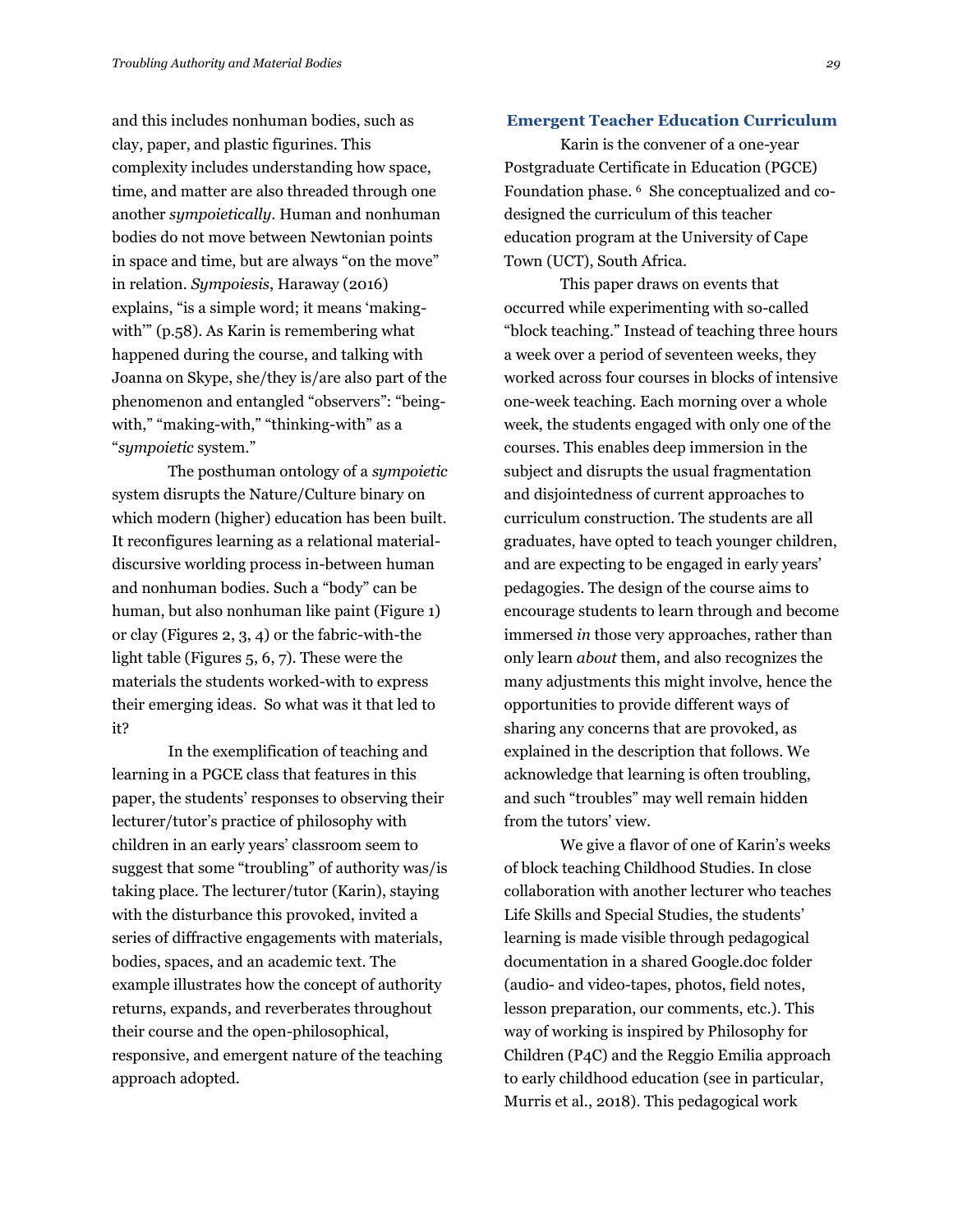involves wondering about the established meanings of concepts through philosophical questioning and provoking projects by taking the concepts that emerge in philosophical enquiries further through pedagogical documentation; in this case the concept of "authority" (Murris, 2016, 2017).

Central to the forward movement of *progettazione* <sup>7</sup> and the creation of new understandings of concepts is the *transmodal*  (Murris, 2017) switching of *one hundred languages* (and a thousand more) to project forward as part of a process of intra-action in between human and nonhuman bodies (which is different from self-expression). The famous Reggio Emilia metaphor of "the hundred languages" comes from a poem written by Loris Malaguzzi (Edwards, 1995). A powerful critique of the privileging of the dominant two languages in (higher) education, reading and writing, the metaphor refers at one (practical) level to the introduction of material-discursive tools for meaning-making in schools, such as visual arts, physical movement, video, digital cameras, augmented realities, and computers. At a symbolic level, the hundred languages are, as Carlina Rinaldi (2006) puts it, a "metaphor for crediting children and adults with a hundred, a thousand creative and communicative potentials" (p. 175).

A willingness to be open to surprises and the unexpected is key, and below we explore an example of how progettazione can work in teacher education. Provoked by students collaborative exploration of the Michaud/Valitalo (2017) academic text in a philosophical enquiry, the students expressed their ideas in rotating "stations," building on each other's ideas diffractively and taking them into new directions through the transmodal opportunities that had been chosen carefully on the basis of the content of the text.

This folder was shared with Joanna as part of the collaborative writing of this paper. Quotes, images, and ideas woven through this file are the data source for Karin's and Joanna's diffractive engagement. Connections between the carefully chosen "languages" by the educator (Murris, 2017) help to move an enquiry forward *horizontally*, not *vertically*.

Karin and Joanna's re-turning to the documentation is a kind of *listening*. The annotated visualization of selected events in class brings *energies* and *forces* to the *progettazione* that open up new possibilities (Olsson, 2009, p. 41). The conceptual focus is the key to a dynamic, evolving, rhizomatic curriculum and the three different ways of thinking about authority kept e/merging, resisting students' specific and repeated requests to be told how to maintain control in the classroom and manage discipline.

Students' anxiety about their first teaching practice was palpable, and the following needs to be understood in the context of a school outing where Karin had facilitated a few P4C "modelling" sessions with Grade 1, 3, and 5 children in one of the university's partnership schools. After the outing, the students had raised questions and made comments about what they had perceived as the lack of discipline in the classroom, with too much movement of children's bodies, noise made by children who were talking, and by Karin using a text some thought was too difficult for young children: *The Little Prince* (1945/1994) by Antoine de St Exupery.

Listening to their concerns and knowing they were anxious about their first teaching practicum a few weeks after these classroom observations, Karin browsed through some P4C texts for some ideas about how to explore with the students the concerns they had raised. She had not set the readings in advance, but selected them when they connected to the many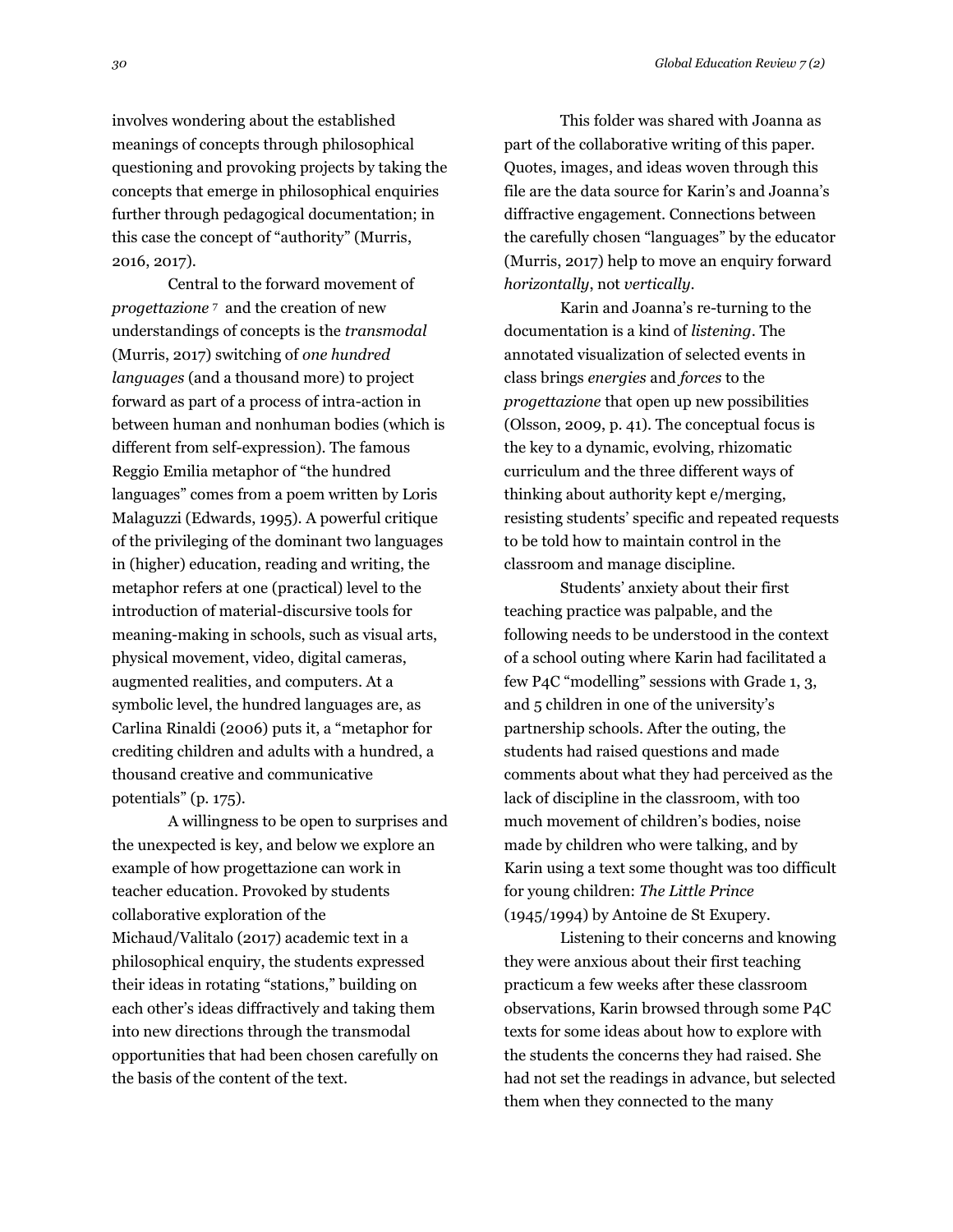enquiries they had in class as well as the concepts that were generated by the students themselves. Karin had tried to reassure the students on several occasions by saying that building respectful relationships in the classroom and being genuinely interested in their ideas will soon turn a classroom into a place where teachers do not have to be authoritarian. However, she felt that the apparatus used to measure how true her statements were, depended on what was familiar to the students, and her reassurances somehow seemed to make little difference for most of them. Karin explained to Joanna that it almost felt as if they were even more anxious because this lecturer was obviously so different from them.

Browsing through *The Routledge International Handbook of Philosophy for Children* (Gregory et al., 2017), Karin was struck by one article in particular, and she recalled Joanna talking about it very positively as she had been the editor of that particular section of the Handbook. Also remembering their shared enjoyment of the authors' presentation of these ideas at a P4C conference in Vancouver, Karin read the chapter with great interest. This choice turned out to be very fruitful.

## **Tradition, Anarchic, and Shared Authority**

In their chapter, Olivier Michaud and Riku Valitalo set out to explore the pedagogical complexity of shared authority in the context of the association of P4C with democratic education. We have already explained our choice for and interest in Philosophy with Children and its underlying educational and social philosophy. As mentioned before, we have theorized and practiced this pedagogy and philosophy extensively. Here it is important to explain that Michaud and Valitalo (the authors of the academic text students were invited to work

with) are concerned with the question of what form of authority is implied in this practice. Since P4C is indicative of the role of philosophy in democratizing the classroom, it provides a very helpful means to understand what kind of educational authority is implied and how it might differ from other forms of authority that operate in educational settings. At the same time it opens up generative possibilities to discuss authority with student teachers per se at a particular poignant moment in their training.

Michaud and Valitalo refer to three main educational models of authority or forms of power. They refer to the wider debate about how democratic principles should structure education and which forms of authority can be reconciled with principles of individual autonomy and equality. They identify three main positions*: traditional, anarchic*, and *shared authority* models.

The traditional model, associated with Plato, emphasizes the teacher's position of being an authority as a bearer of sanctioned knowledge to be passed on and the students' position as not-yet-adults. The anarchic position, after Jean Jacques Rousseau, suggests that "for a good education to exist it has to be without authority [...] in which students learn in a context of freedom" (2017, p.28). This is a radically student-centered model. Thirdly, the shared responsibility model, associated with John Dewey (2017), which "involves being able to grasp how authority in the traditional and anarchic models are, at one and the same time, *both right and wrong*" (p.29, emphasis in original). Michaud and Valitalo call this the shared authority model, where authority becomes inherently more complex as the teacher enters into multiple forms of negotiation and their associated relations.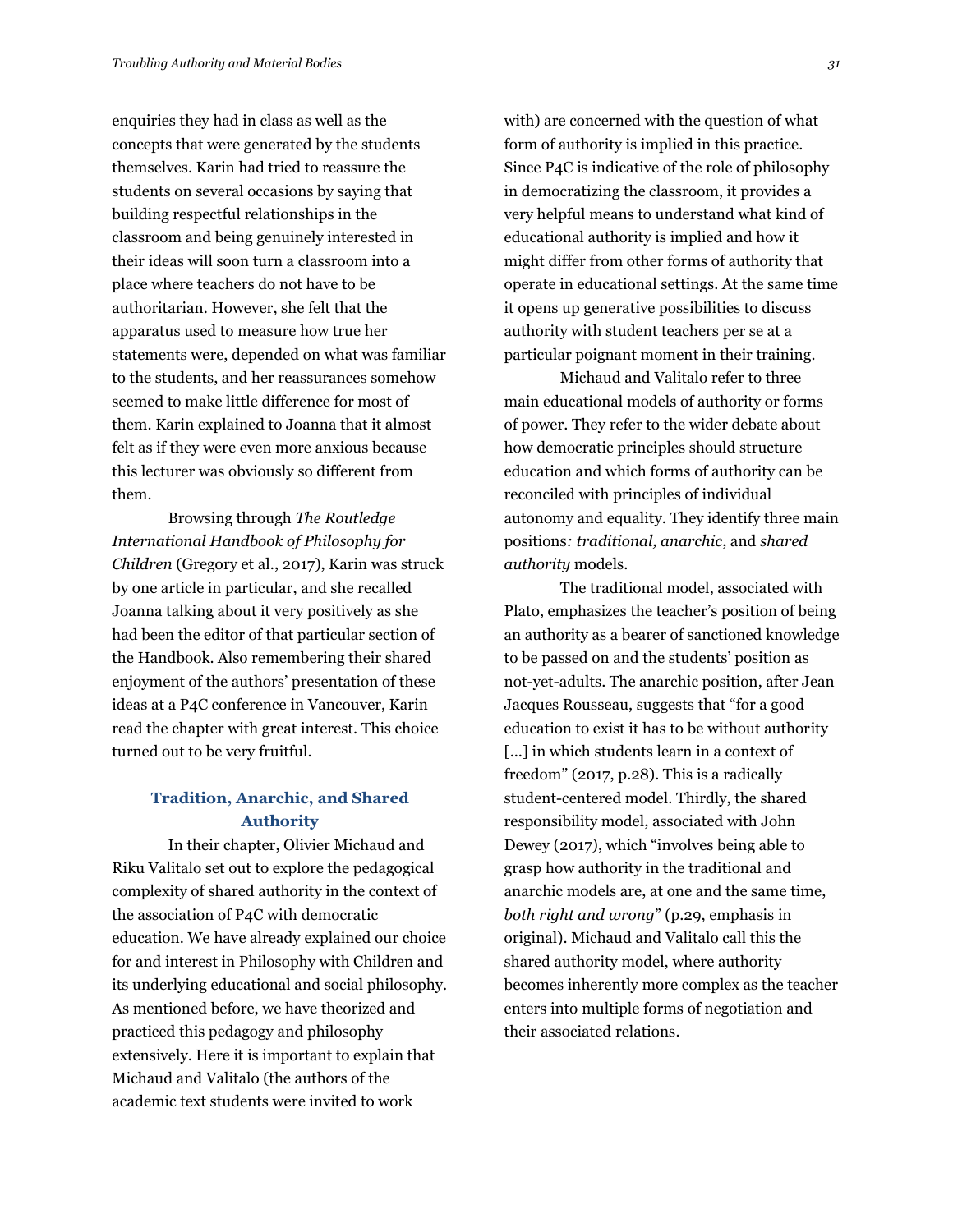## **Table 1**

*Account of models of authority in the classroom after Michaud and Valitalo*

| <b>Model of authority</b> | <b>Characteristics</b>  |
|---------------------------|-------------------------|
| Traditional               | After Plato, teacher is |
|                           | source and              |
|                           | authorized bearer of    |
|                           | knowledge and           |
|                           | student looks up to     |
|                           | teacher.                |
| Anarchic                  | After Rousseau,         |
|                           | teacher follows         |
|                           | students' lead in their |
|                           | pursuit of learning in  |
|                           | a context of freedom.   |
| Shared                    | After Dewey,            |
|                           | responsibility for      |
|                           | learning is shared      |
|                           | between teacher and     |
|                           | students in this        |
|                           | complex relational      |
|                           | model and teacher       |
|                           | aims to make            |
|                           | experience educative.   |
|                           | Negotiation is          |
|                           | critical.               |

It is the relational and material form and shape of these "negotiations" of authority that occupy us in this paper. What does democratic education look like? We explore some of the complexity of negotiations of authority in the model of shared responsibility through a worked example of teacher education and in order to further re-conceptualize authority in ways that might be useful for practitioners and those who work with them in professional training contexts.

# **"We Don't Need No Eju-kay-shon" - Anarchic Authority**

The three different concepts lend themselves well for using three rotating "stations"— common practice in the early years' classroom. Karin had prepared the space as follows. She had carefully planned a different modality for each station.

There was a light table in the corner of the room and on a table a variety of fabrics, glue, paper, and scissors were inviting the students to explore the ideas using their hundred languages. A few printouts of the chapter had also been made available, so that students could cut and paste and engage with the paper as they saw fit. The materials chosen had an internal connection to the concepts themselves. The light table—with opportunities to use complex and intricate layers of connections and disturbances, light effects, and shadows—seemed a good choice for shared authority.

For traditional authority, the use of clay presented itself. Much of this process was intuitive, and Karin still struggles to articulate the reasons for it. It sort of seemed obvious at the time.

For anarchic authority, the students were invited to make group posters with large felt tip pens/fabric/glue/paper/other materials outside the classroom in a large, bright, communal space where they could work on the floor. The activity of being able (and allowed) to move their bodies more freely and use large brush strokes and bold colors seemed to connect with the concept of anarchic authority. Sitting next to the students on the floor, Karin listened to them as they were creating their posters, making notes. She wrote down Athray's comments about how free she was feeling during the activity: "Painting and making a mess on these sheets of paper felt satisfying, fun, and at the same time relaxing. This was the first time I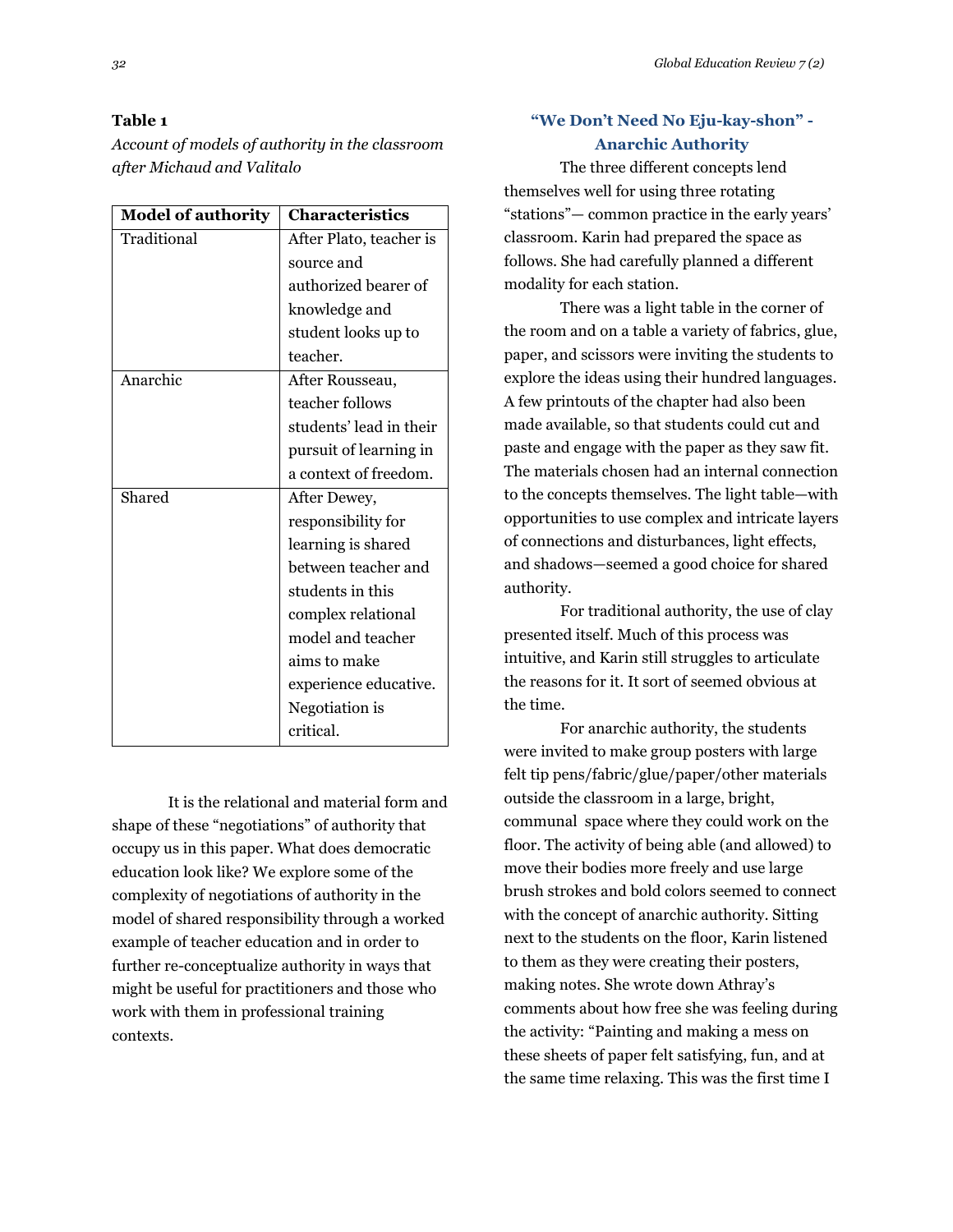was able to let go, and do as I pleased on an academic piece of work."

For each of the stations, they had been asked how child was positioned in each of these approaches to authority. Jumping ahead of their final exam (a transmodal installation) at the end of the year, the overall question hovering over the teaching was how (if at all) their ideas about child and childhood were shifting during the year. Constantly consulting photographs of the students at work, reading their diffractive journals (Murris, 2016), their visual essays, and the shared pedagogical documentation helped Karin to ask further questions and continue the enquiry. Throughout the year, they kept referring back to "shared authority" in particular, thereby clearly showing the lasting impression of the morning's work, much more so than if they had been reading the text only. In fact, getting students not just to read texts, but study texts is a real struggle.

In a tiny corner of the group poster on anarchic authority, one student makes some striking remarks about the size of the human bodies in the context of anarchic authority (**Figure 1**):

> The teacher was added as the last feature in this model, and was a small figure painted in grey colours that almost blended into the background, in order to show her lack of prominence in the situation. In addition to this, the word "FREEDOM" was painted on the student's shirt to represent the carefree way a student feels in a system where they are their own authority. Other phrases such as "you can imagine" were pasted from a magazine onto his shirt to represent the concept present behind this model of authority in which a student no longer feels stifled in learning, due to a looming presence of authority.

### **Figure 1**

*The small figure of the gray teacher blended into the background: "We don't need no ejukay-shon."*



Another group had made several handprints using bold colors covering the entire poster. One student wrote:

> An anarchist approach to authority places the child in a position where there are no constraints to the degree of freedom they have in the school and classroom. The child will retain ownership over what they learn and there is freedom in the pedagogical relationship with the teacher. This means that the child fulfils an active role in the construction of knowledge, and this knowledge is based on the holistic development of the child. Therefore, the child is uniquely positioned so that all aspects of their learning capabilities are considered and that they understand and have a desire to be in the classroom.

Their poster shows the idea of anarchic authority as having no boundaries. The paint goes off the sides of the paper showing that the artwork on the page is not restricted to just the page:

> There is no coherent picture in the artwork that can be made out to be something naturalistic, geometric or realistic. This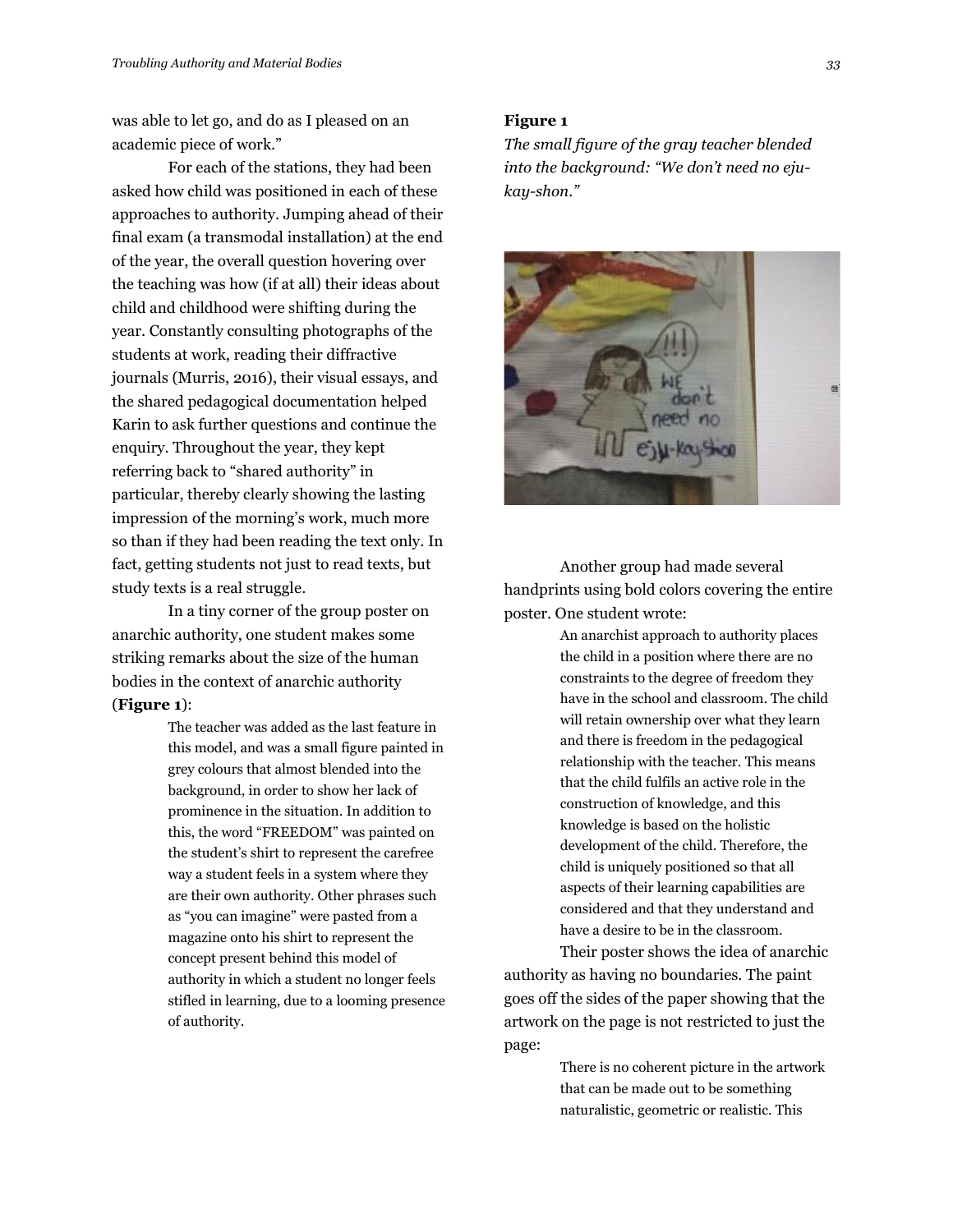represents the idea that there is no one person in authority. No one authority figure can be clearly defined in the anarchist position. The haphazard lines and scribbles represent the child's opportunity to explore their own autonomy and ideas. They do not need to follow exact guidelines and can create things that might not make sense to others but do make sense to themselves.

## **Traditional Authority**

**Figure 2**

*Gandalf, a Teacher Exercising Traditional Authority from the Top*



The narrative character of Gandalf from Tolkien's *The Lord of the Rings* appealed to quite a few students as they intra-acted with clay, a copy of the text, newspaper, each other, etc.:

In both sculptures (**Figures 2 and 4**), Gandalf symbolizes leaders in general and for the purpose of this exercise, the Gandalf figure represents a teacher who is exercising traditional authority. Gandalf is standing on the top of the summit and the sheep are blindly following him. The sheep are symbolic of students who follow a teacher without knowing the purpose of what they are following or why they are following them. Traditional authority may produce this type of "sheep and leader" mentality as students are not given the authority to question the teacher in order to gain a better understanding but merely do as they say. And just as the sheep are striving to reach the top unknowingly, it is evident in classrooms that often traditional authority produces an atmosphere in which children are working to please the teacher and not to obtain knowledge.

## **Figure 3**

*Clay students elevate the teacher by means of knowledgetexts*



The idea of traditional authority is emphasized in the second sculpture (**Figure 3**) through the clay figure by elevating the teacher using a newspaper. One student explains: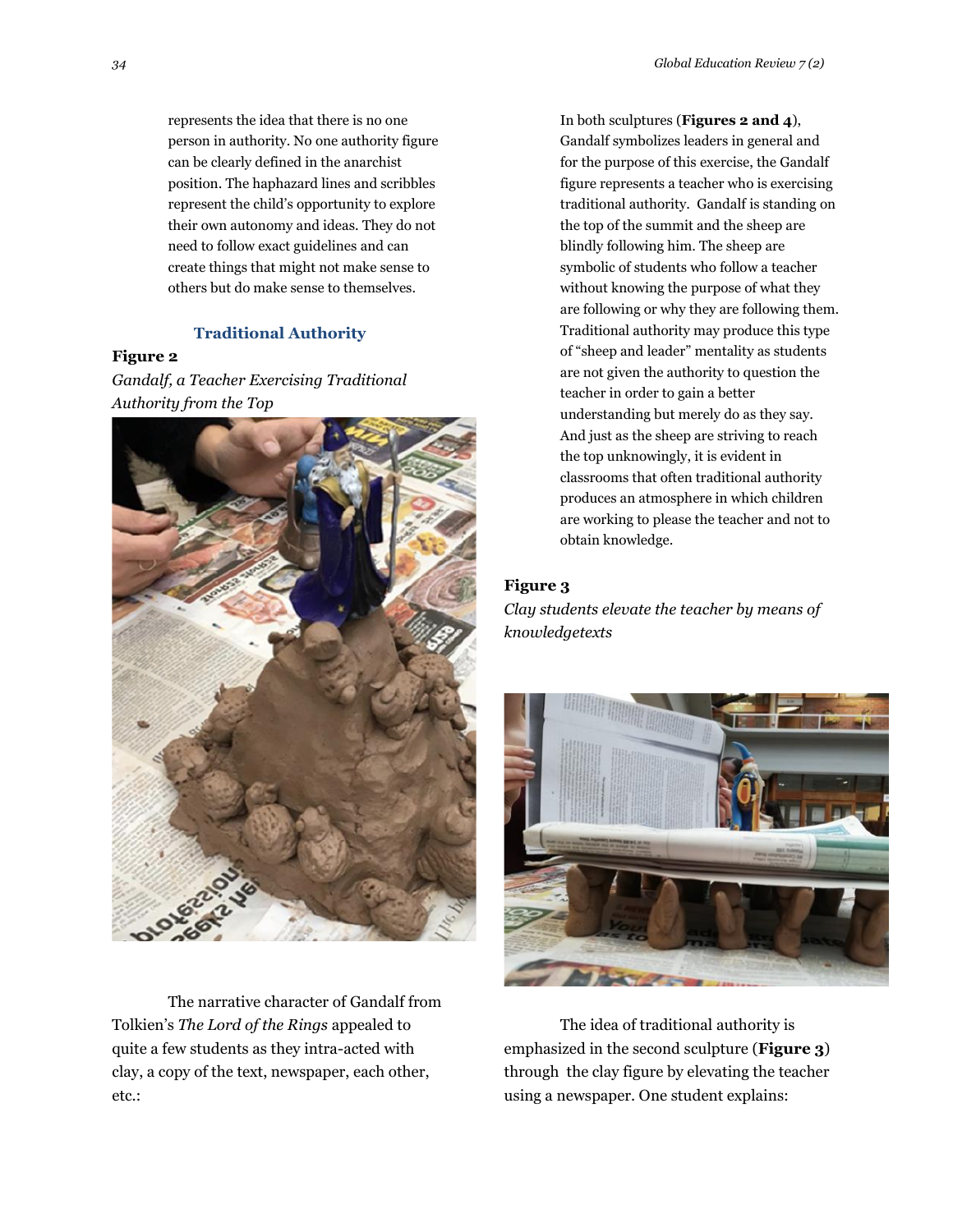The newspaper print may be seen to represent knowledge or textbooks. And the image as a whole powerfully depicts how traditional authority can result in students who merely use textbooks and work to please the teacher. The students are not reading the newspaper to reproduce and understand the knowledge but using it in the best way they can to elevate and please the teacher. This is not the type of environment that should be created in schools and it is this type of environment that defeats the very purpose of schools - to learn.

In the next sculpture (see **Figure 4**), the students express "Authority over" through scale, glasses, hands, a table, and uniform rows, strikingly presented on a newspaper showing monetary value—children as consumers of the knowledge industry.

### **Figure 4**

*"Authority over" expressed through scale, glasses, hands, a table, and uniform rows*



In the feedback session, one student explained:

> The idea of the teacher being in authority over the students was represented through a more traditional set up of a classroom where the teacher is at the front of the class facing all of the students, who are in rows. We exaggerated the size of the teacher and added details of glasses and hands present on the hips. The students, in contrast, were just figures made from three small balls of clay. Although both teacher and students were both essentially made from three balls of clay, the difference was shown through the size of the balls and the detail added to the figures. This was to show how both teacher and students are of the substance, yet possess varying degrees of authority within the classroom setting. The detail of a table was added in front of the teacher, in order to show the divide present between teacher and students. The detail on the teacher, and the lack thereof on the students, also represented the way children are unformed in school, unlike the teacher, and through the process of schooling become shaped into who they will eventually be. This emphasises the large role a teacher in this form of authority has over their students in this form of authority.

Another student expressed how it had reminded her of her own experiences of schooling:

> This is the type of experience that formed the basis of my own schooling. During class, I had to adopt a submissive role, as the teacher was perceived as the root of all knowledge who could not be challenged. The onus was therefore on the students to apologize during conflict situations, regardless of whether the teacher was in the wrong or not. I found this unequal division of power to be unfair and imbalanced.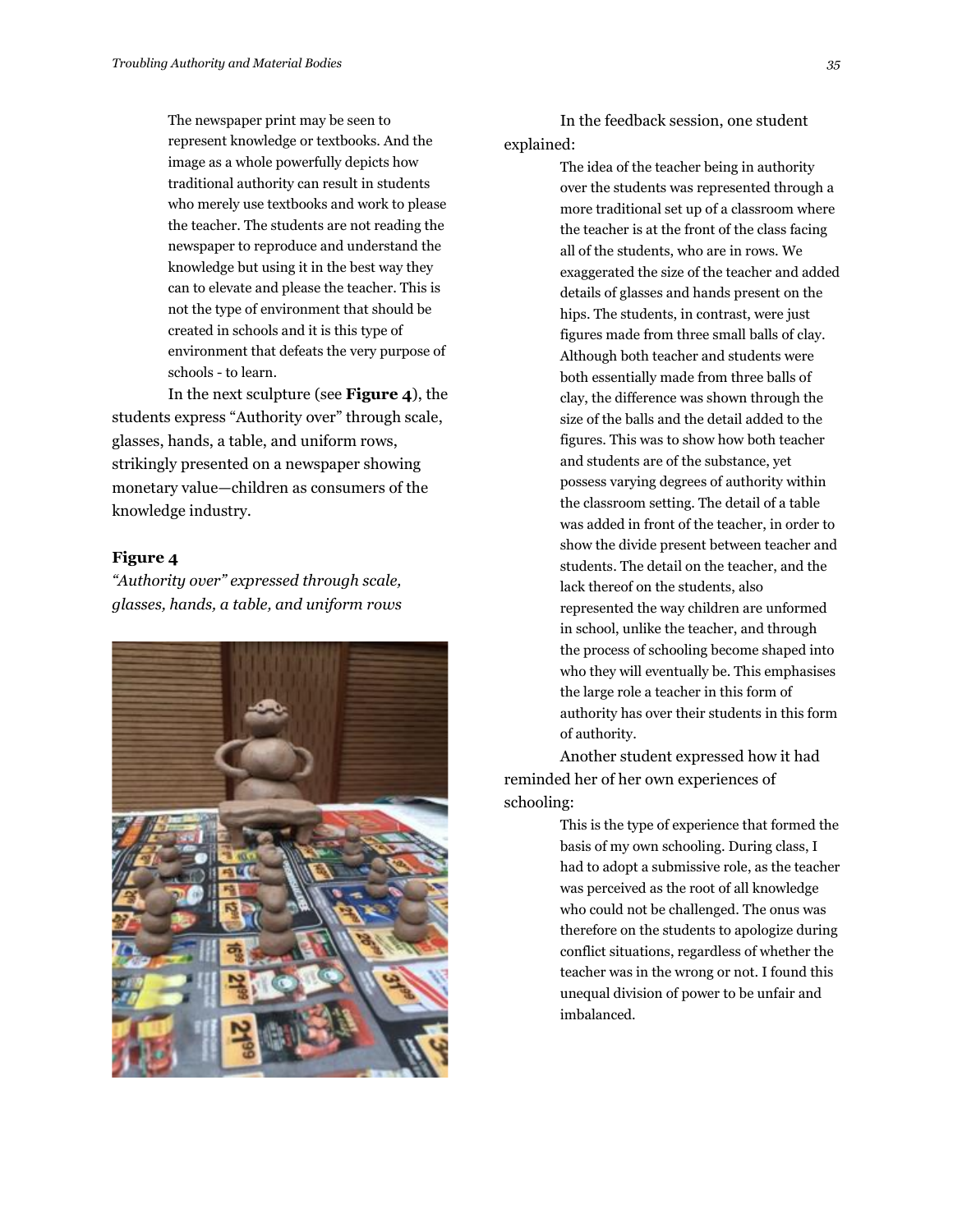### **Shared Authority**

One student explains that shared authority "does not disregard the teacher and in fact sees the teacher as having a role to play but is also of the view that education starts from the learner's interests. We can say then that the authority is shared and as represented by the image we can see that there is equal participation by both the learner and the teacher" (see **Figure 5**):

> At our second station we explored shared authority, in which there was a sharing of authority and knowledge between the teacher and student and the teacher is seen more as a facilitator. The media that were used for this were scraps of fabric, wool and other various scrap materials. Our group showed this concept of shared authority using two different square pieces of material and a piece of orange wool. The one square represented the student and the other square represented the teacher. The orange string that connected the two was a representation of the transmission of knowledge being shared between the two that holds them together. One of the squares was left slightly larger than the other and more orange wool was woven into this piece. This was because this represented the teacher and would visually show how both student and teacher are not equal, but the teacher is a facilitator and thus does possess more of the knowledge and skill to guide the student. We also worked with different dimensions in this model by making the student lay completely flat in 2D and the teacher be slightly raised in a 3D position. This was done in order to show the differences present in the authority, yet still a sharing and common thread between the two.

## **Figure 5**

*Connecting teacher and students with a "common thread" in 2D and 3D*



There certainly seemed to be consensus about their preference:

> With the image below, we see [again] the integration of material in symbolising the symbiotic relationship of the shared authority classroom. The intrigue of this picture though is the inclusion of the mesh at the bottom that for me symbolises the scaffolding provided in this type of relationship. Its placement indicated that this is an important aspect of this authority type, a building block of sorts. It is as if the teacher provides that support base for the learner to grow and learn their independence and individuality, before eventually coming together with the teacher to form a combined front. It is the woven round shape of the top that I feel encapsulates this authority type completely, that once the teacher and the learners come together and negotiate their shared authority. They then weave together into this one cohesive circular shape that has no top or bottom, instead all fronts of it are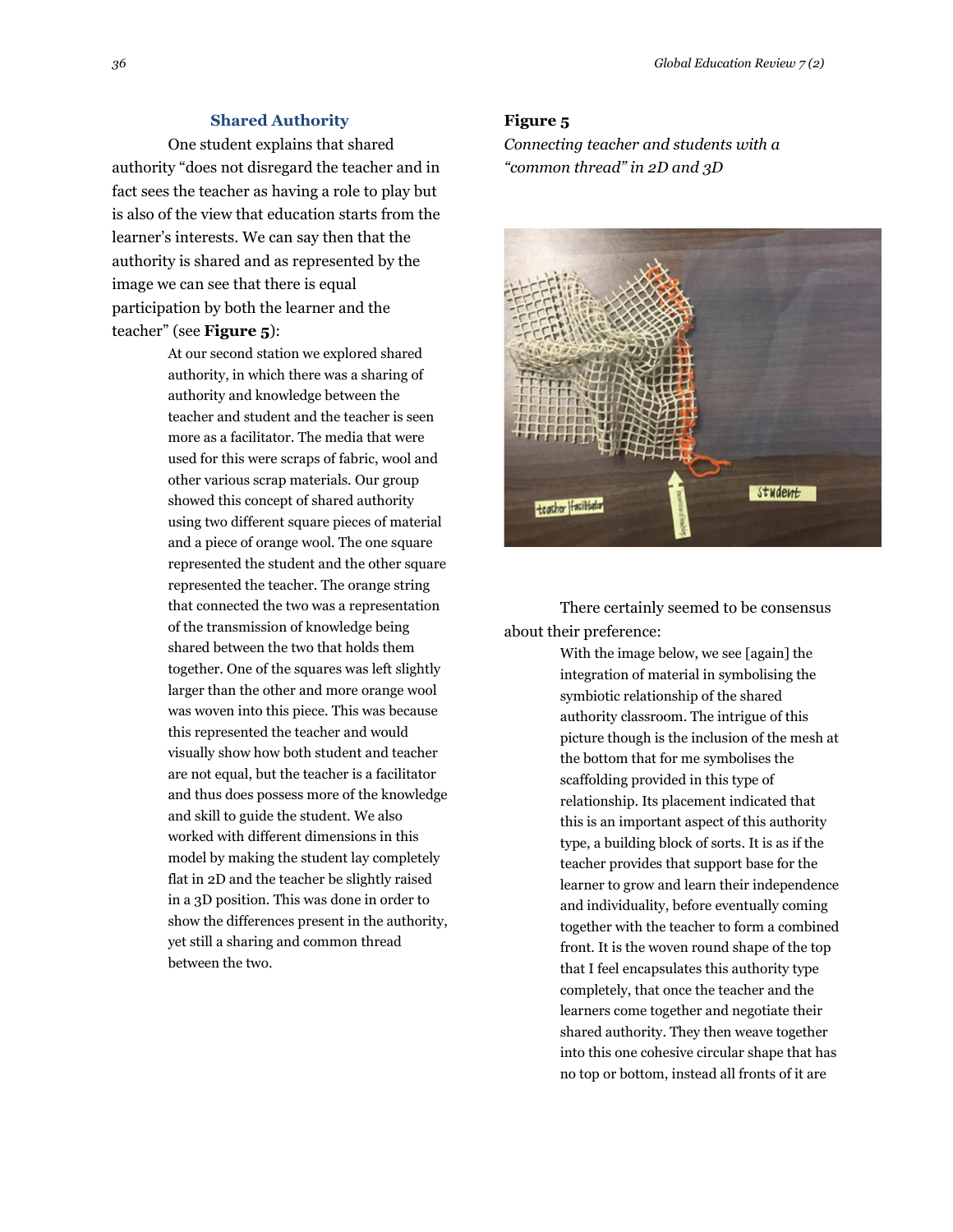equal. Just as a circle is equal at any given point in its circumference.

## **Figure 6**

*Sympoietic relationality*







The orange string as seen in the image, represents knowledge while the grid material on the left represents the teacher and the mesh material represents the learner. Here it is clear that we are seeing an example of shared authority. The knowledge is intertwined between the two materials and is able to connect them. From this we see how shared authority is an equal relationship between teacher and student with neither being seen as more authoritative than the other. In P4C classes we are able to clearly see shared authority in practice with the teacher playing the role of a facilitator while acknowledging and encouraging students to state their thoughts and opinions. The knowledge or string in this case, that we all hold helps us grow and contribute towards each other's personal growth in a positive way. In a shared authority setting, there is respect shown towards everyone and necessary skills are learnt such as respecting others opinions and patience.

Connections started to increasingly become apparent between the activity and Karin's P4C demonstration lesson:

> I observed, for instance, at the P4C session at [...] School that while the facilitator allowed for the exploration of ideas by the students, she also used her power in the classroom to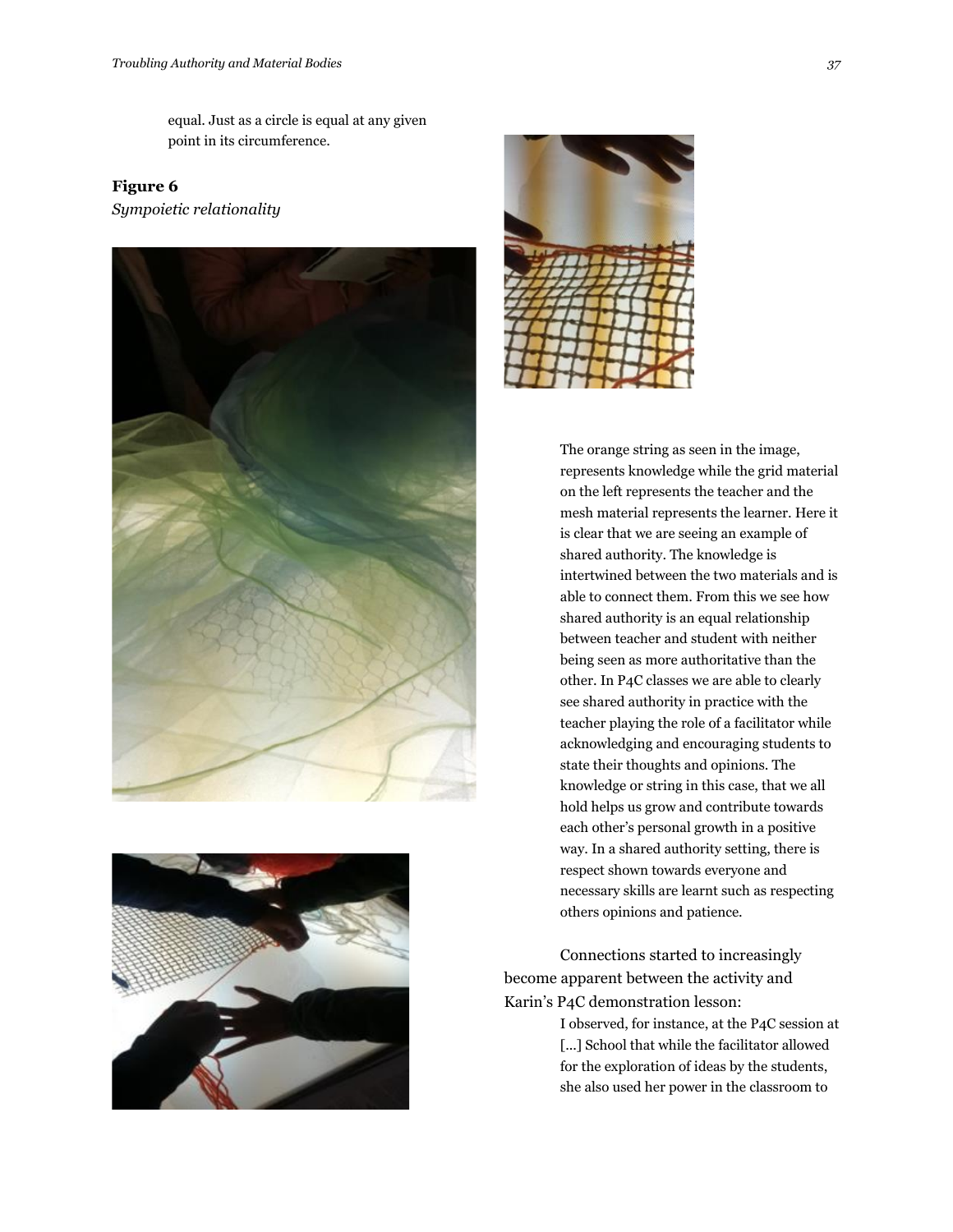steer the students' thinking in the direction of the specific questions that she asked.

# **Students Returning to This Event at the End of the Year**

What certainly has been significant is how towards the end of the year and after they had had their two teaching practicums, many returned to Karin's teaching demonstration at the start of the year, the value of P4C and the difference the course had made in their final essay:

> I had my concerns about P4C and how children would respond to that"…In the beginning of the year, as a class we went to [...] school to observe a philosophy for children (P4C) lesson. In my diffractive journal I wrote "Upon entering the grade one class I had doubts in my mind whether the grade one's would be able to come up with questions all by themselves without the help of their teacher.

I can remember being taken aback during the outing to [the school] to watch a P4C lesson that learners were actively changing and shifting the course of the discussion. Initially, I saw this as learners derailing the class as they went off-topic and seemed disruptive. However, upon reflection I could see the value of learners being active participants in a class, rather than passive receivers of knowledge. A quote from my visual essay on authority reflects this change in view, "each element brings an important position and viewpoint in a classroom which should be equally respected and included in guiding the class". This was an active shift in what I had learnt during my own childhood and during my teaching practical I had to be very aware of how I enacted authority in the classroom. In this way, my own makeup was shaped by the influencing factors of my childhood which had to be unlearned in order to make room for a shared authority approach.

...shared authority was also reflected in the P4C session at the [....] school. The knowledge that the children brought to the class was honoured in the sense that they were provided opportunities to engage in the discussion through a process of drawing, formulating questions and then democratically voting for the question they preferred to discuss. Their advice was valued, and each child could express with freedom what they desired to contribute to the inquiry.

## **Some Final Threads**

In this paper, we have insisted that authority is central to our understanding and living of adult-child relations and how these are enacted in educational settings, including higher education. Through our discussion and through the example, we wanted to engage with and communicate ideas in ways that could be meaningful for practitioners. We are hopeful that these ways of working with student teachers and professionals, inspired by the political and educational movements of P4C and Reggio Emilia, can also prove to be liberating and pragmatic, inasmuch as experiences of cooperating to air difficulties, disagree, imagine, create, and solve problems of everyday life in classrooms can become part of the wider project of creating and sustaining democratic communities of learning that include the morethan-human, *sympoietically*.

There is a need for time and space in the education of practitioners to realize the significance of authority and boundary-making at the heart of educational relationships and spaces, and that these relationships and spaces are not predetermined and fixed, but rather need to be continuously questioned, disturbed, re-configured and re-negotiated. *Sympoietic*  pedagogies that allow for the material and affective dimensions of knowledge and power to emerge provide not only opportunities for students to question how they have come to be constituted as subjects and what they themselves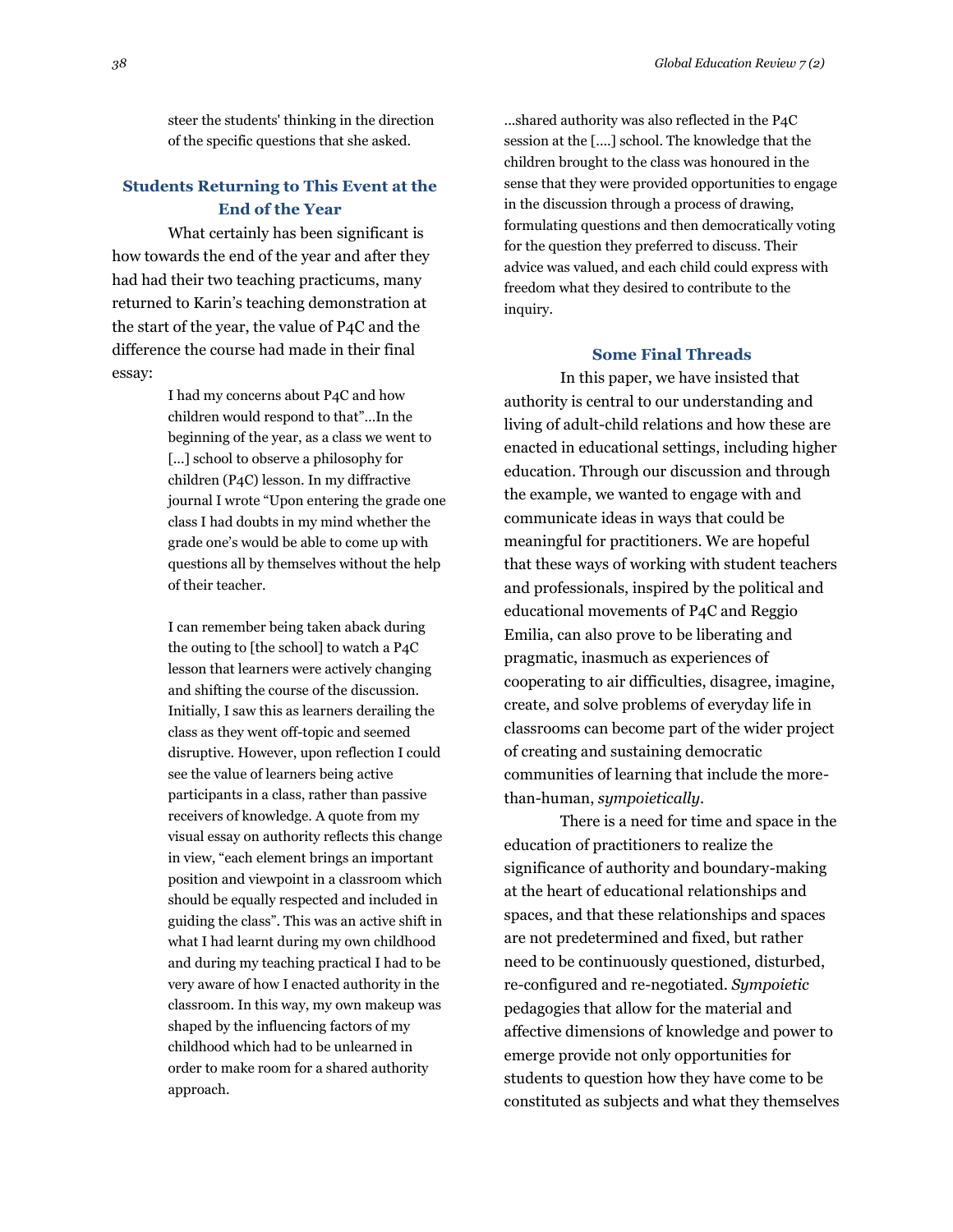have often experienced in their own schooling or upbringing, but also to grow in confidence and skill to anticipate and embrace the work of boundary-making and sharing responsibility that is inherent in education. They might help students to stay with the difficulties and make sense of their own avoidant (too permissive) or authoritarian (too controlling) behaviors with children and to imagine spacious and creative relationships of reciprocity.

We want to argue that imagining and creating such negotiating relationships in education contexts, for children and adults, serves to make education more democratic through establishing diverse approaches to negotiation out of the habitual way of doing things, negotiating with each other, beyond words. *Negotiation* is also through movement and action, with/in the space, with/in the material and with/in the texts. This is in contrast with participatory models of education that focus mostly on individual agency and voice, where separate add-on systems for participation mimic given modes of decision-making in the public domain, while spaces and relations of authority in teaching and learning can remain unchanged. The table below offers a framework for consideration of authority and an enlarged notion of democratic education and education for democratic living.

#### **Table 2**

*Emergent sympoetic authorities - learning with/in creating authority with/in*

| <b>Model of authority</b> | <b>Characteristics</b> |
|---------------------------|------------------------|
| Authority                 | Teachers are           |
|                           | responsible for        |
|                           | students' behavior and |
|                           | achievement – students |
|                           | follow the teacher and |
|                           | knowledge is imparted  |
|                           | or delivered. Schools  |
|                           | help to maintain the   |

|             | political status quo-     |
|-------------|---------------------------|
|             | this model upholds        |
|             | existing democratic       |
|             | systems.                  |
| authority   | Students have             |
|             | responsibility for their  |
|             | behavior and learning-    |
|             | teachers follow the       |
|             | students and knowledge    |
|             | is co-constructed.        |
|             | Individual freedom and    |
|             | autonomy is               |
|             | encouraged and schools    |
|             | uphold these principles   |
|             | of democracy.             |
| authorities | There are multiple        |
|             | sources of authority      |
|             | (including teacher,       |
|             | students, and texts) and  |
|             | learning assumes that     |
|             | authorities are newly     |
|             | negotiated and            |
|             | produced through          |
|             | episodes of learning;     |
|             | sharing response-ability  |
|             | is both implicit          |
|             | (ongoing, cumulative,     |
|             | atmospheric) and          |
|             | explicit (arrangement of  |
|             | space, diverse practices  |
|             | and materials). Age is    |
|             | not a factor (learning    |
|             | with/in is collaborative, |
|             | exploratory, playful)     |
|             | disagreement is;          |
|             | uncertainty is            |
|             | naturalized; transmodal   |
|             | expression is             |
|             | naturalized.              |

*Sympoietic* democracy is an unfolding, unfinished and open-ended project, collapsing Nature/Culture binaries, always becoming and also concerned with the more-than-human human. Everyday experience matters. The world matters.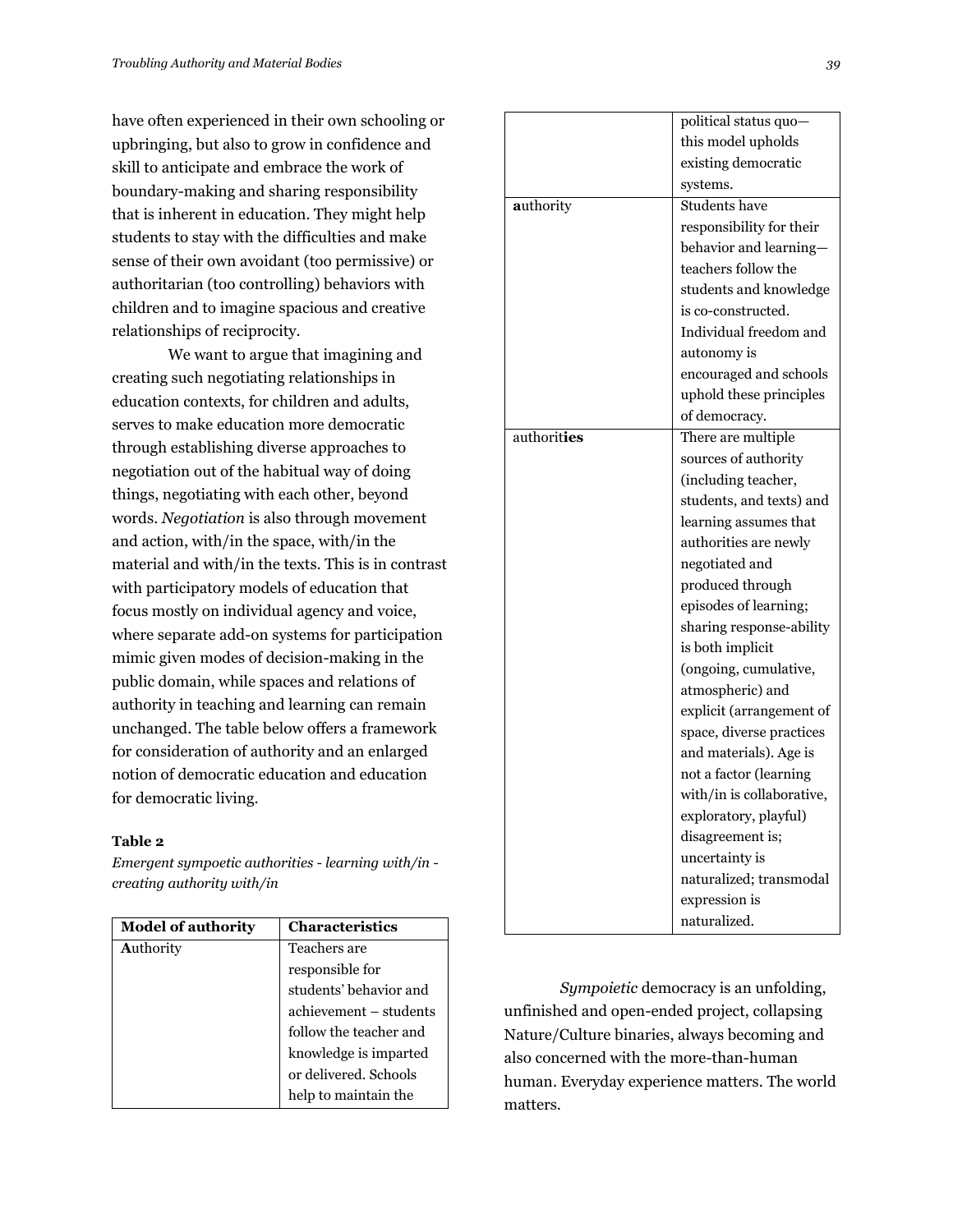### **Acknowledgements**

We would like to thank in particular the students of the PGCE Foundation Phase of 2019 at the University of Cape Town for their powerful material-discursive engagement with the text we discussed and the course as a whole. Moreover, we would like to thank Rose-Anne Reynolds, the lecturer in the PGCE whom Karin works closely with.

### **Notes**

<sup>1</sup> See below for an explanation of the use of "/" in "dis/embodied" and the difference it makes ethically, ontologically, and epistemologically.

<sup>2</sup> At the start of the academic year, all students sign an ethics form—approved by the School of Education ethics committee. They have an as part of the program their work with/in materials, deepens understanding and is an essential part of the curriculum-in-the-making.

<sup>3</sup> The Foundation Phase in South Africa refers to the teaching of 5- to 9-year olds (Grade R-Grade 3).

<sup>4</sup> For another example of Karin's rhizomatic Reggio Emilia inspired work with her students (and in this particular case, written in collaboration with colleagues), see: Murris, Reynolds, and Peers, 2018.

<sup>5</sup> Queering is an un-doing of identity.

<sup>6</sup> The Foundation phase in South Africa covers the 5–9 age range.

<sup>7</sup> According to Carla Rinaldi (2006), *progettazione* cannot really be translated. It is a strategy, a daily practice of observationinterpretation-documentation—an emergent curriculum developed by the preschools in the city of Reggio Emilia, Northern Italy.

### **References**

Barad, K. (2014). Diffracting Diffraction: Cutting Together-Apart. *Parallax,* 20(3), 168- 187.

Edwards, C. (1995). *Democratic participation in a community of learners: Loris Malaguzzi's philosophy of education as relationship*. Lecture prepared for an international seminar. University of Milano, October 16-17, 1995.

[http://digitalcommons.unl.edu/cgi/viewcontent](http://digitalcommons.unl.edu/cgi/viewcontent.cgi?article=1014&context=famconfacpub) [.cgi?article=1014&context=famconfacpub](http://digitalcommons.unl.edu/cgi/viewcontent.cgi?article=1014&context=famconfacpub)

Enslin, P. (2003). Citizenship education in post-apartheid South Africa. *Cambridge Journal of Education,* 33(1), 75–83.

Gregory, M., Haynes, J., & Murris, K. (Eds.) (2017). *The Routledge International Handbook of Philosophy for Children*. London and New York: Routledge.

Haraway, D. (2016). *Staying with the Trouble: Making Kin in the Chthulucene*. Durham and London: Duke University Press.

Hayles, N.K. (1999). *How We Became Posthuman: Virtual Bodies in Cybernetics, Literature and Informatics*. Chicago: The University of Chicago Press.

Haynes, J. (2008). *Children as Philosophers: Learning through Enquiry and Dialogue in the Primary School* (2nd ed.). London: Routledge.

Haynes, J. (2014). Already equal and able to speak: practising philosophical enquiry with young children. In Robson, S. and Quinn, S. (Eds.), *The Routledge International Handbook on Young Children's Thinking and Understanding* (pp.463-475). London and New York: Routledge.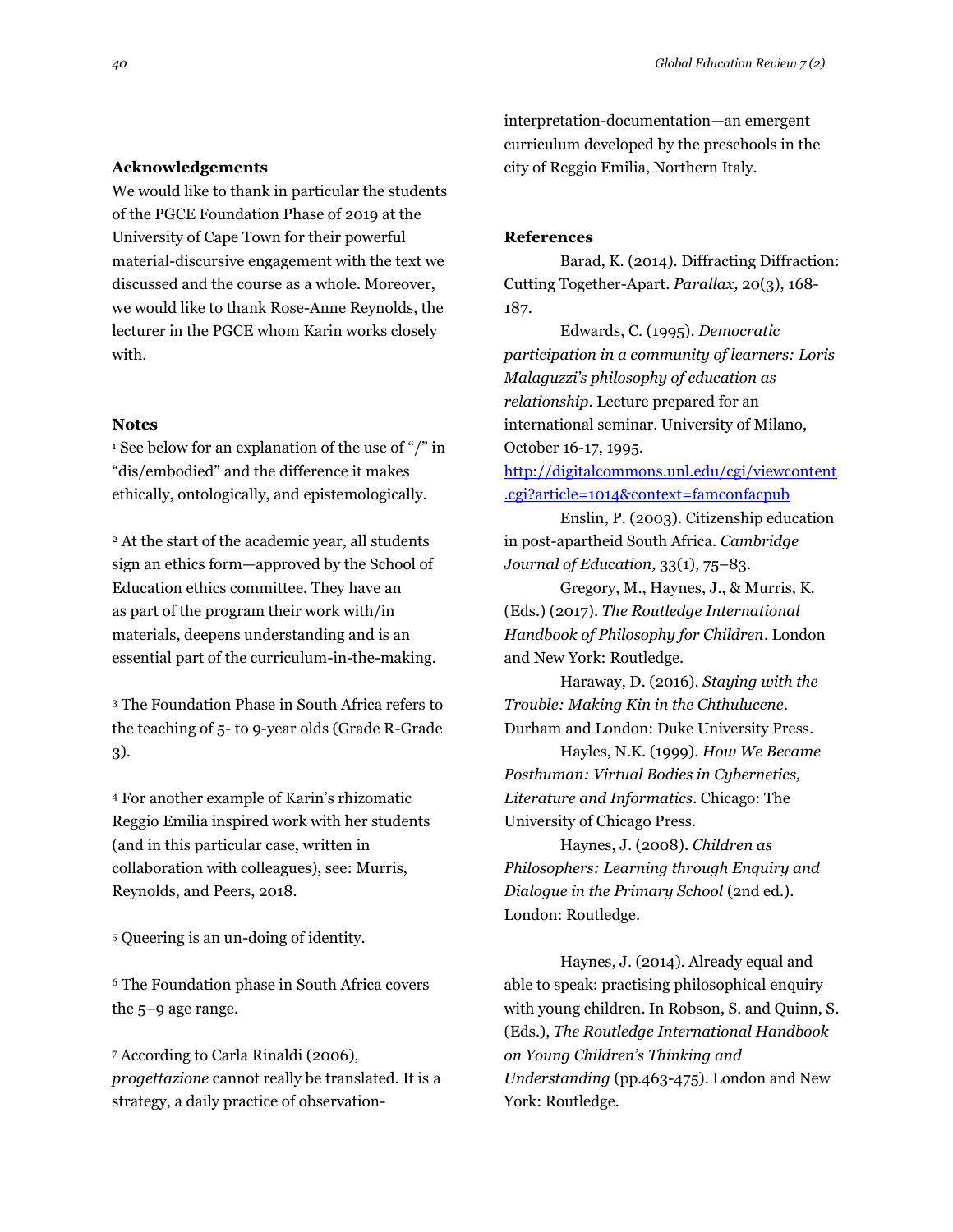Haynes, J. (2016). Philosophy with children: an imaginative democratic practice. In Noddings, N., & Lees, H. (Eds.), *The Palgrave International Handbook of Alternative Education* (pp.273-287). London: Palgrave.

Haynes, J. (2018). The Movement of Philosophy with Children: Beyond Learning as Usual. In Albert, S. P., and Herrero Rico, S. (Eds.), *El Quehacer Creativo. Un desafio para nuestra cotidianidad* (pp. 37-50). Madrid: Dykinson, S.L., publishers.

Haynes, J., & Kohan W. (2018). From Facilitator to Difficultator – the task of the educator. In Murris, K., & Haynes, J. (Eds.), *Literature, Literacy and Learning: Reading Classrooms Differently* (pp.204-221). London and New York: Routledge.

Haynes, J., & Murris, K. (2008). The Wrong Message: Risk, Censorship and the Struggle for Democracy in the Primary School, *Journal of Philosophy for Children*, 19(1): 2-11.

Haynes, J., & Murris, K. (2011). The Provocation of an Epistemological Shift in Teacher Education through Philosophy with Children. *Journal of Philosophy of Education*, 45(2): 285-303.

Haynes, J., & Murris, K. (2012). *Picturebooks, Pedagogy and Philosophy*. London and New York: Routledge Research in Education Series.

Haynes, J., & Murris, K. (2018). Intra-Generational Education: imagining a post-age pedagogy. *Educational Philosophy and Theory*, 49(10): 971-983.

Haynes, J., & Murris, K. (2019). Taking Age Out of Play: Children's Animistic Philosophising through a Picturebook. The *Oxford Literary Review*, 41(2): 290–309.

Law, S. (2006). *The War for Children's Minds*. London: Routledge.

Michaud, O., & Valitalo, R. (2017). Authority, Democracy and Philosophy: The Nature and Role of Authority in a Community of Philosophical Inquiry. In Gregory, M. R., Haynes, J & Murris, K. (Eds.), *The Routledge International Handbook of Philosophy for Children* (pp. 27-33). London: Routledge.

Murris, K. (1992). *Teaching philosophy with picturebooks*. London: Infonet Publications.

Murris, K. (2016). *The Posthuman Child: Educational Transformation through Philosophy with Picturebooks*. London: Routledge.

Murris, K. (2017). Reading two rhizomatic pedagogies diffractively through one another: a Reggio inspired philosophy with children for the postdevelopmental child. *Pedagogy, Culture & Society*, 25(4): 531-550.

Murris, K. & Haynes, J. (2001). *StoryWise: Thinking through Stories*. Newport: Dialogueworks.

Murris, K., & Haynes, J. (2018). Philosophy for Children: a postdevelopmental relationality. In Murris, K., & Haynes, J. (Eds.), *Literacies, Literature and Learning: Reading Classrooms Differently* (pp.50-64). London and New York: Routledge Research Monographs Series.

Murris, K., Reynolds, R., & Peers, J. (2018). In Murris, K., & Haynes, J. (Eds.), *Literacies, Literature and Learning: Reading Classrooms Differently* (pp.50-64). London and New York: Routledge Research Monographs Series.

Nussbaum, M. (2010). *Not for profit: Why democracy needs the humanities*. Princeton, NJ: Princeton University Press.

Olsson, L.M. (2009). *Movement and Experimentation in Young Children's Learning: Deleuze and Guattari in Early Childhood Education*. London: Routledge.

Rinaldi, C. (2006). In dialogue with Reggio Emilia: Listening, researching and